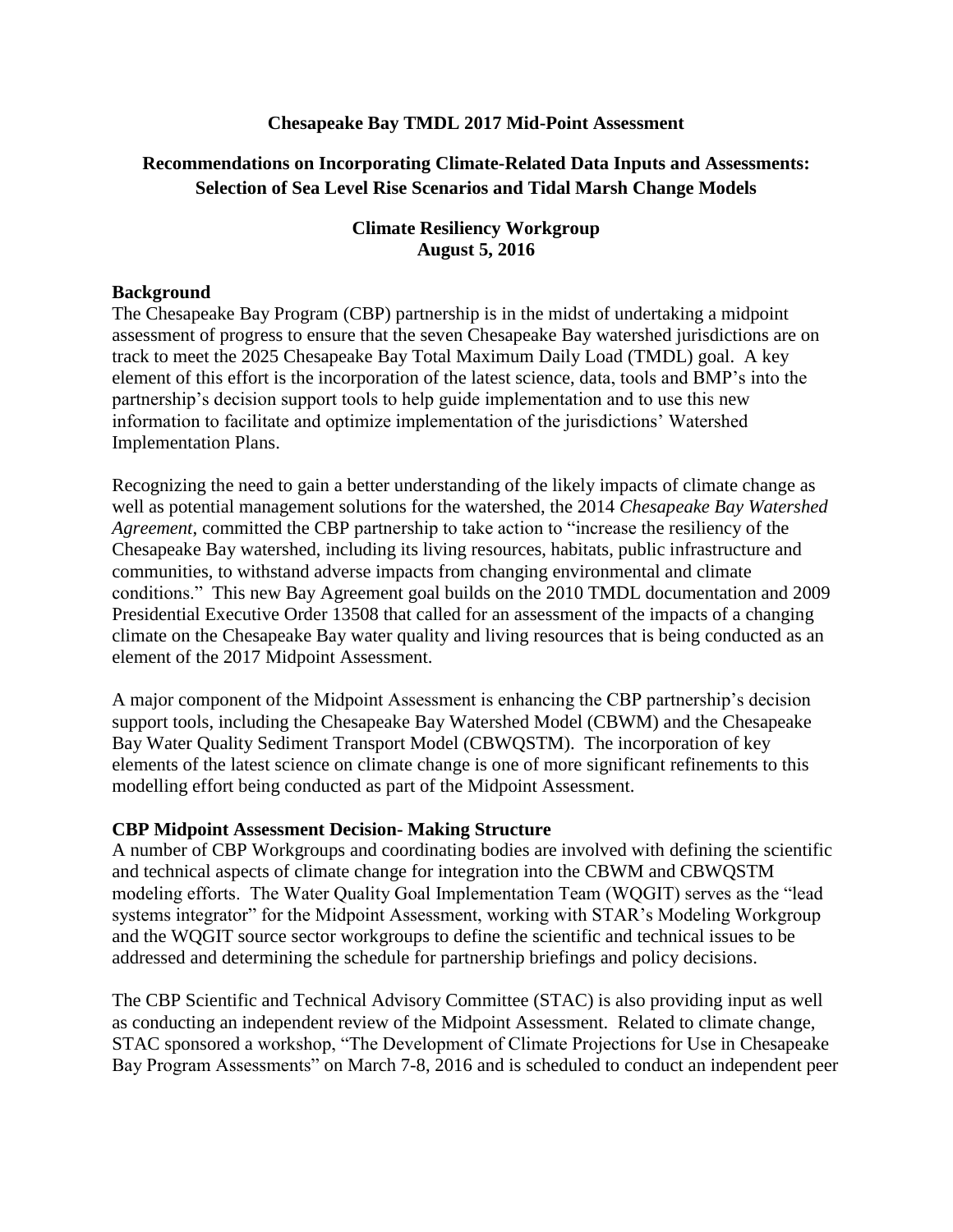review of the Phase 6 CBWM and the approach being taken to model the effects of climate change in late summer or early Fall 2016.

The Climate Resiliency Workgroup (CRWG) has also undertaken specific tasks associated with providing guidance on scientific and technical considerations related to the integration of climate effects in the Midpoint Assessment modeling efforts.<sup>1</sup> The CRWG's 2016-2018 Workplan includes a Key Action to, "Inform approach to factor climate change considerations into the 2017 Chesapeake Bay TMDL Midpoint Assessment." The CRWG will be providing additional guidance to support policy and decision-making processes related to Phase III Watershed Implementation Plans  $(WIPS)^2$ .

### **Schedule for Midpoint Assessment Climate Considerations**

l

The timeline for the integration of climate considerations into the Midpoint Assessment and specific deliverables and key management decisions, along with responsible CBP coordinating bodies, is outlined below.

| <b>Deliverable/Decision</b>                   | <b>Decision-Making</b>        | <b>Timeline</b>       |  |
|-----------------------------------------------|-------------------------------|-----------------------|--|
|                                               | $\text{Lead}(s)$              |                       |  |
| Technical Workshop on climate change          | STAC, STAR Modeling           | March 7-8, 2016       |  |
| projections for use in CBP assessments        | Workgroup                     |                       |  |
| Recommend CBWQSTM model data inputs           | <b>CBP Climate Resiliency</b> | May -August, 2016     |  |
| related to: sea level rise projections and    | Workgroup (CRWG)              |                       |  |
| tidal wetland loss assessment methodology     |                               |                       |  |
| Develop initial climate change analysis with  | <b>CBP</b> Modeling Team      | June-July, 2016       |  |
| all CBP models                                |                               |                       |  |
| <b>Modeling Workgroup Quarterly Review</b>    | <b>STAR Modeling</b>          | August 9-10, 2016     |  |
| (initial review of climate data and analysis) | Workgroup                     |                       |  |
| Independent peer review of the CBP climate    | STAC, Modeling                | September – December, |  |
| change modeling approach                      | Workgroup                     | 2016                  |  |
| Exploration of options for incorporating      | <b>CBP Climate Resiliency</b> | September 19, 2016    |  |
| climate change findings in Phase III WIPS     | Workgroup                     |                       |  |
| Modeling Workgroup Quarterly Review           | <b>STAR Modeling</b>          | October 4-5, 2016     |  |
| (review of climate data and analysis)         | Workgroup                     |                       |  |
| Review of CBP climate modeling approach       | <b>WQGIT</b>                  | October 24-25, 2016   |  |
| and initial formulation of options for Phase  |                               |                       |  |
| III WIP incorporation                         |                               |                       |  |
| EPA releases draft expectations for Phase III | <b>EPA</b>                    | January, 2017         |  |
| <b>WIPS</b>                                   |                               |                       |  |
| Final calibration of Phase 6 model,           | Modeling Workgroup            | January – March, 2017 |  |
| including all climate change components       |                               |                       |  |
| Partnership decisions on how to factor        | WQGIT, Management             | January - March, 2017 |  |

<sup>&</sup>lt;sup>1</sup> CBP CRWG Workplan (2016-2018) Performance Target: Conduct a review of approach to factor climate change considerations into the 2017 Chesapeake Bay TMDL Midpoint Assessment (Entity: CRWG; Modeling Workgroup; STAC)

<sup>&</sup>lt;sup>2</sup> CBP CRWG Workplan (2016-2018) Performance Target: Conduct an assessment of research needs to support future policy dialog related to the integration of climate change considerations into the Water Quality Management Strategy (Entity: CRWG).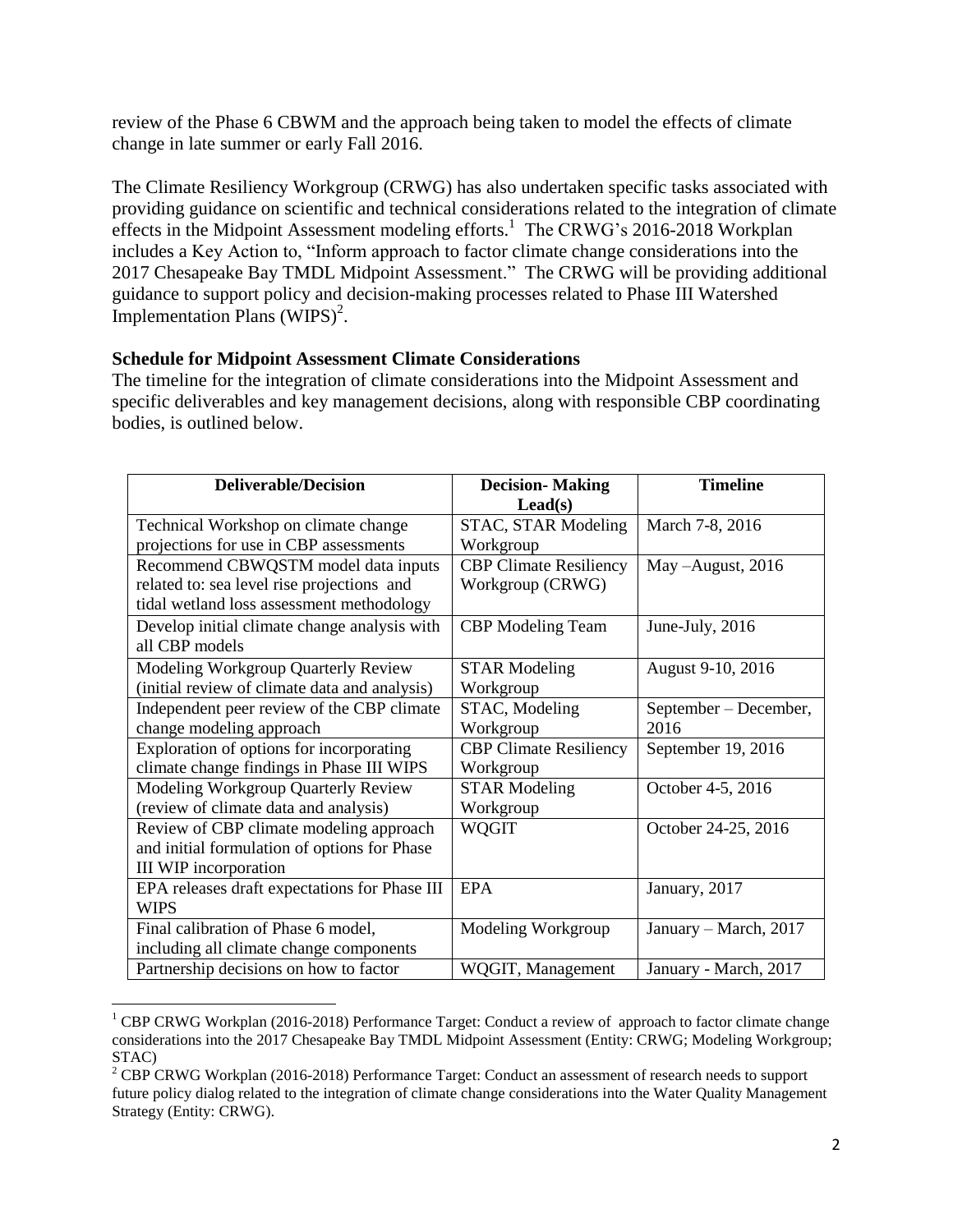| climate change into Phase III WIPs            | Board (MB) and     |                     |
|-----------------------------------------------|--------------------|---------------------|
|                                               | Principle Staff    |                     |
|                                               | Committee (PSC)    |                     |
| Partnership fatal flaw review of final Phase  | <b>CBP</b>         | March $-May$ , 2017 |
| 6 model                                       |                    |                     |
| EPA releases final expectations for Phase III | <b>EPA</b>         | April, 2017         |
| <b>WIPS</b>                                   |                    |                     |
| Release of final Phase 6 model                | Modeling Workgroup | June, 2017          |
| EPA releases draft Phase III WIPS Planning    | <b>EPA</b>         | June, 2017          |
| Targets                                       |                    |                     |
| EPA releases final Phase III WIP Planning     | <b>EPA</b>         | December, 2017      |
| Targets                                       |                    |                     |

## **CRWG Recommendations for Climate-Related Data Inputs and Assessments**

This document outlines the CRWG's recommendations related to two specific climate-related data inputs and assessments to inform the Midpoint Assessment modeling effort: sea level rise projections and future tidal wetland loss assessments.<sup>3</sup> See the written report for the STAC Workshop, ["Development of Climate Projections for Use in Chesapeake Bay Program](http://www.chesapeake.org/stac/workshop.php?activity_id=258)  [Assessments"](http://www.chesapeake.org/stac/workshop.php?activity_id=258) (in press) for recommendations related to additional climate-related data inputs (precipitation, temperature, evapotranspiration and the application of modeling techniques and methodologies for CBP assessments.

The STAC Workshop on the "Development of Climate Projections for Use in Chesapeake Bay Program Assessments" included a presentation by Dr. Tal Ezer, Center for Coastal and Physical Oceanography at Old Dominion University, on the ["Causes, Trends, and Future Sea level Rise](http://www.chesapeake.org/stac/presentations/258_Ezer_STAC_Mar2016.pdf)  [Projections"](http://www.chesapeake.org/stac/presentations/258_Ezer_STAC_Mar2016.pdf) and a presentation on the ["Loss of Coastal Marshes to Sea Level Rise"](http://www.chesapeake.org/stac/presentations/258_Mitchell_STAC%20Workshop%20-%20Marsh%20Change.pdf) by Dr. Molly Mitchell, Virginia Institute of Marine Science, Center for Coastal Resources Management<sup>4</sup>. However, clear recommendations for 2025 and 2050 sea level rise projections and the methodology for assessing sea level rise induced tidal wetland loss were not included in the workshop findings. Recognizing this information gap, the STAC Workshop draft findings recommend the following:

"Convene a group of sea level rise researchers and resource experts to reach agreement on sea level rise estimates to apply; how to best approach simulating effects of sea level rise on living resources and wetlands; and the range of sea level rise scenarios to run."

The CRWG met in person on May 23, 2016; and again via conference call on June 20, 2016 to review and recommend CBWQSTM model data inputs related to sea level rise projections (2025, 2050) and the methodology to assess tidal wetland loss and associated nutrient and sediment load reductions. CRWG findings and recommendations related to these two data considerations for integration into the CBWQSTM are provided below.

 $\overline{\phantom{a}}$ 

<sup>&</sup>lt;sup>3</sup> Note: Addendums to this document may be added in the future as additional CRWG recommendations related to climate data and information needs of the Midpoint Assessment are developed. 4 To view presentations, click on embedded hyperlink and or visit:

http://www.chesapeake.org/stac/workshop.php?activity\_id=258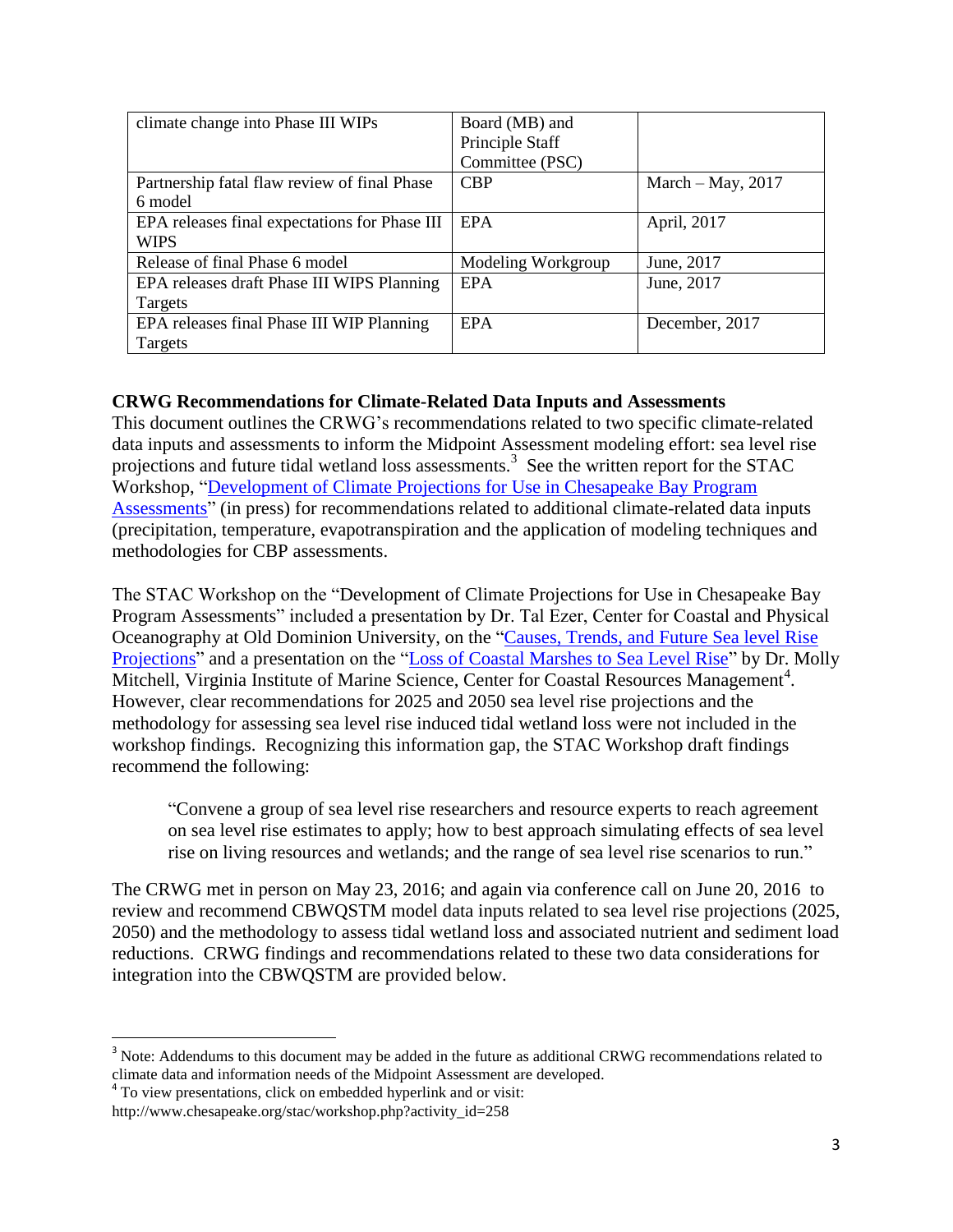# *Relative Sea Level Rise Projections (2025, 2050)*

# *Background*

Capt. Emil Petruncio, USN, PhD, Chair, US Naval Academy Oceanography Department and Robert E. Kopp, Ph.D., Rutgers University presented to the CRWG on May 23, 2016<sup>5</sup>. Capt. Petruncio presented, ["Sea Level Rise Trends and Projections for the Chesapeake Bay"](http://www.chesapeakebay.net/channel_files/23786/sea_level_rise_scenarios_23may2016_final.pdf) and Dr. Kopp, presented, ["Probabilistic Sea Level Rise Projections for the Chesapeake Bay Region.](http://www.chesapeakebay.net/channel_files/23786/2016-05_chesapeake_sea_level_talk.pdf)" Both Dr. Kopp and Capt. Petruncio are recognized national experts on climate change and sea level rise science. A summary of their key findings is provided below:

- Most global mean sea level rise (SLR) is accounted for by thermal expansion (30-55%), glacial loss (15-35%), and storage of ground water. Local SLR must account for ocean dynamics, redistribution of land ice mass, and vertical land movement.
- The geographic variability in the rate of sea level change (1992-2010) is evident in satellite altimetry data.
- There is spatial variability in Chesapeake Bay projections as the rates are uniformly higher than global mean due primarily to glacial-isostatic adjustment, and secondarily to ocean dynamics and ice-sheet fingerprints Variability within region fairly small (~1 mm/yr), dominated by effects of groundwater withdrawal
- The rate of SLR in the Mid-Atlantic exceeds the global average computed from tide gauge records (1.7 mm/yr), mostly due to vertical land movement (VLM) associated with glacial isostatic adjustment.
- In the Chesapeake Bay area, sea-level uncertainty is dominated by the contributions of the Antarctic ice sheet and ocean dynamics.
- Recent Sea Level Studies relevant to the Chesapeake Bay include: Updating Maryland's Sea Level Rise Projections (2013)<sup>†</sup>; IPCC 5th Assessment Report (2013)<sup>ii</sup>; USACE [Guidance](http://www.publications.usace.army.mil/Portals/76/Publications/EngineerRegulations/ER_1100-2-8162.pdf) (2014)<sup>iii</sup>; [USACE. Sea Level Rise Curve Calculator\(](http://www.corpsclimate.us/ccaceslcurves.cfm)2014)<sup>iv</sup>; and the National Climate  $\overline{A}$ ssessment $(2014)^{v}$ .
- Recent papers, written by Kopp et. al,  $\frac{1}{1}$  vivii viii provide more recent and reliable projections of sea level rise projections. To make these projections relevant to the CB, assumptions for vertical land motion and dynamic processes must be factored in.
- SLR will be more rapid and consequential after 2050, but as the Kopp et al. paper shows, this will depend on the emissions pathway.
- The recently released DoD Coastal Assessment Regional Scenario Working Group (CARSWG) Study (2016)ix provides plausible, scientifically credible future scenarios with regard to sea level and extreme water levels to assist decision makers and others in making robust choices to manage their risks.
- Global Mean Sea Level Rise Scenarios considered by the CARSWG (1992-2100), include: Highest (2.0m); High (1.5m); Medium (1.0m); Low (.5m); and Lowest (0.2m). The highest and lowest curves are based on the scenarios which NOAA developed for the 2014 National Climate Assessment. NOAA expressed high confidence that future global MSL would not fall outside the range of these bounding scenarios (0.2 and 2.0m).
- Highest and Lowest CARSWG scenarios adjusted for approximate Maryland VLM (1.5) mm/yr) include: 0.1-0.3m by 2025; 0.2-0.7m by 2050.

 $\overline{\phantom{a}}$ <sup>5</sup> To view presentations, click on embedded hyperlink and or visit:

http://www.chesapeakebay.net/groups/group/climate\_change\_workgroup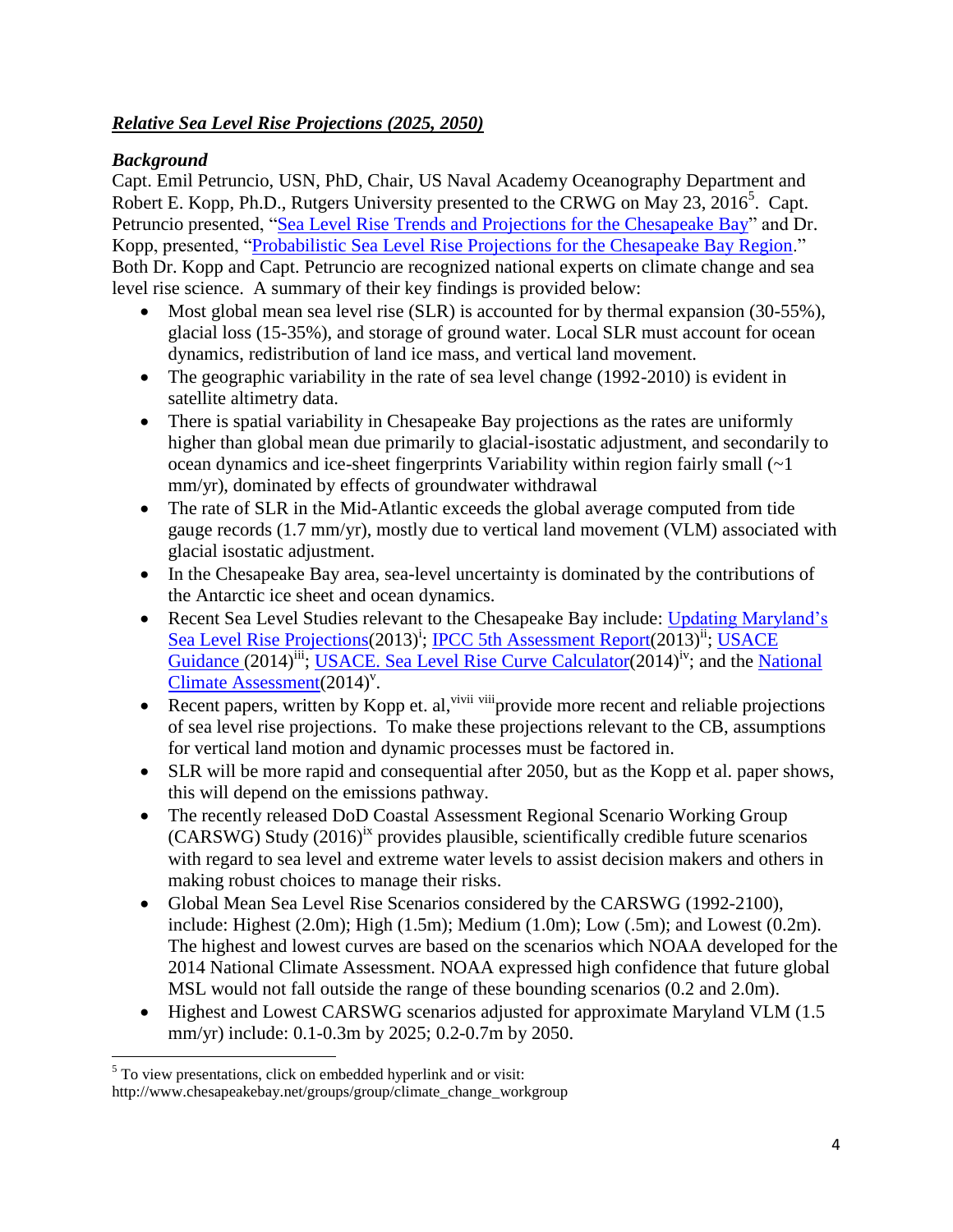- Comparison of Mean Sea Level Trend in Annapolis Tide Gauge Data to CARSWG Highest and Lowest Scenarios (Adjusted for MD VLM) The lower bound for sea level rise scenarios should be based on historical trends dating back at least 50 years, as shorter record lengths (such as satellite altimetry measurements) may be affected by interannual/decadal variability.
- For Interannual Variability (IAV) for scenarios extending to 2035 or less, CARSWG recommends computing two standard deviations of the detrended annual MSL residuals, and adding this value to the computed range of MSL rise. This is considered to be a conservative estimate of the variability that results from interannual/decadal oscillations (ENSO, NAO, etc.), which are significant for scenarios extending 20 years or less. This is a site specific correction, but for Chesapeake Bay, it increases MSL by approximately  $0.11$ m / 4 inches.
- Dr. Kopp presented a summary of projections (Baltimore, MD and Sewells, VA) for years 2020, 2030, 2050 and 2100.

| RSL rise from 2000 to: | Likely (17-83%)                           | $1 - in - 20(95%)$                | 1-in-200 (99.5%)                               | Max. poss. (99.9%)                   |
|------------------------|-------------------------------------------|-----------------------------------|------------------------------------------------|--------------------------------------|
| 2020                   | $4" -7" (9-17 cm)$                        | 8" (20 cm)                        | $9''(24 \text{ cm})$                           | $10''(26 \text{ cm})$                |
| 2030                   | $6"$ -11" (15-27 cm)                      | $12''$ (31 cm)                    | $15''$ (37 cm)                                 | 16'' (41 cm)                         |
| 2050                   | $11" - 19" (28 - 48$ cm)                  | 22'' (56 cm)                      | 27" (69 cm)                                    | 31" (80 cm)                          |
| 2100, RCP 8.5          | 26"-49" (67-124 cm)                       | $58''$ (148 cm)                   | $82''(207)$ cm)                                | $116''(294 \text{ cm})$              |
| 2100, RCP 2.6          | $17" - 34" (44 - 85 cm)$                  | 42" (106 cm)                      | 67" (171 cm)                                   | 95" (242 cm)                         |
|                        | Summary projections: Sewells Point, VA    |                                   |                                                |                                      |
| RSL rise from 2000 to: |                                           |                                   |                                                |                                      |
| 2020                   | Likely (17-83%)<br>$5" - 7" (12 - 19 cm)$ | $1 - in - 20(95%)$<br>9'' (19 cm) | $1 - in - 200(99.5%)$<br>$10''(24 \text{ cm})$ | $11''(27 \text{ cm})$                |
| 2030                   | $7" - 12"$ (18-30 cm)                     | $13''$ (34 cm)                    | 16'' (40 cm)                                   | $17''(43 \text{ cm})$                |
| 2050                   | $13" - 21"$ (34-53 cm)                    | $24''$ (60 cm)                    | $29''(73 \text{ cm})$                          | Max. poss. (99.9%)<br>$33''$ (85 cm) |
| 2100, RCP 8.5          | 30"-53" (77-134 cm)                       | $62''$ (158 cm)                   | $86''$ (219 cm)                                | $121''(307 \text{ cm})$              |

- Dr. Kopp recommended that the CRWG take into account high emission sea level rise scenarios for 2050 in order to complete a comprehensive risk analysis. This would mean that the analysis should not be limited to only the "likely scenario but should also encompass probabilities as shown within the  $99.5<sup>th</sup>$  percentile. Projections within these parameters (for Baltimore) would range between 13" (.3m) and 29 (.7m) for 2050.
- Capt. Petruncio presented Plausible Ranges of Maryland SLR (based on 2013 MD Update and 2016 CARSWG Guidance): MD Update  $(2025 - N/A; 2050 - 0.3-.07m)$ ; CARSWG Guidance (2025 - .1-.4m; 2050 - .2-.7m).

## *Discussion*

Based on data, information and expert opinions provided by Dr. Kopp and Capt. Petruncio, the CRWG provided feedback and guidance on the range of 2025 and 2050 sea level rise scenarios/projections for input into in the Chesapeake Bay Water Quality and Sediment Transport Model (WQSTM) simulations.

Discussion points: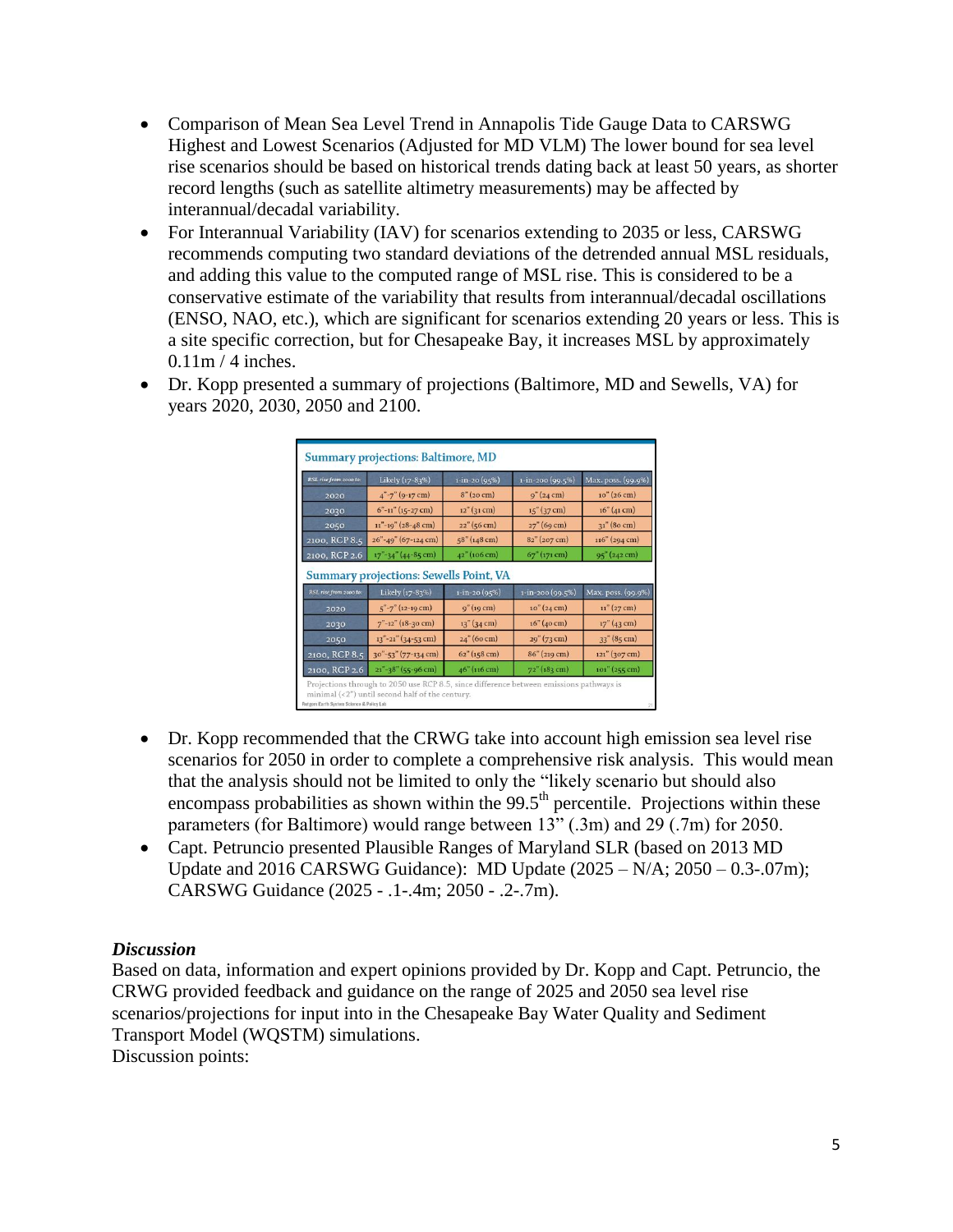- Because there are no definitive projections of future sea level rise, the CBP should consider a range of expected and "what if" scenarios in order to manage uncertainty and assess risk.
- There is utility in providing the CBP Modeling Team with a range of sea level rise projections for 2025 and 2050, which could be used to assess not only water quality but also living resources.
- Given the wide range of projections for 2025 and 2050, the Workgroup discussed the need to consider multiple sea level rise scenarios. It was argued that considerations should not be limited to only the "most likely" scenario but to also examine the results of a worst-case scenario.
- A point was made that if modeling runs are limited (due to time or fiscal constraints), a "likely" and "worst-case scenario" are often selected.
- The selection of scenarios is considered a "risk management" decision and could require the modeling team to run multiple scenarios.
- In terms of modeling, one option would be to split the difference, using a midpoint of the current best estimates with an understanding that additional model runs could be conducted in the future. Running only a midpoint, however, would incur risk as it is equally plausible that sea level rise could be higher. Any point within the range of sea level rise projections for 2025 and 2050, as presented by Dr. Kopp and Capt. Petruncio is equally plausible.
- It is important to understand how the end goals are reached and not just simulate the end result after 20 or 50 years of SLR. Modeling every step in between can help practitioners to understand incremental changes or impacts. Bay Program models, however, are not sophisticated enough to undertake such a step change simulation.
- Understanding that SLR will likely increase at an even more rapid rate after 2050 through the end of the century, workgroup members voiced reluctance to operate within the lowest possible SLR scenario, since it reflects only a continuation of historic trends and does not factor in the projected future acceleration.
- A plausible range of both 2025 and 2050 estimates should be provided to the CBP partnership to better evaluate options in both the short term for the TMDL timeline as well as assess impacts over longer time spans.

# *Recommendations*

- The CRWG recommends that the CBP leadership consider the application of the plausible range of sea level rise projections for CBWQSTM modeling efforts, with upper and lower limits, for the years 2025 and 2050.
- In selecting the range of scenarios, the upper bound should be consistent with a higher emissions scenario (but not the extreme upper scenario). This would result in the upper bound corresponding with the 99.5% probability, plus 0.1m to account for interannual variability.
- The lower range value should be within the "likely" range, as presented by Dr. Kopp, consistent with a lower emission scenario (RCP 2.6), but not be the extreme lower scenario which depicts historical tide gauge trend.
- Based on the considerations above, the CRWG recommends that the following range of sea level rise projections for 2025 (.2 - .4 m) and 2050 (.3-.8 m) (see graphic below) be applied in the CBWQSTM.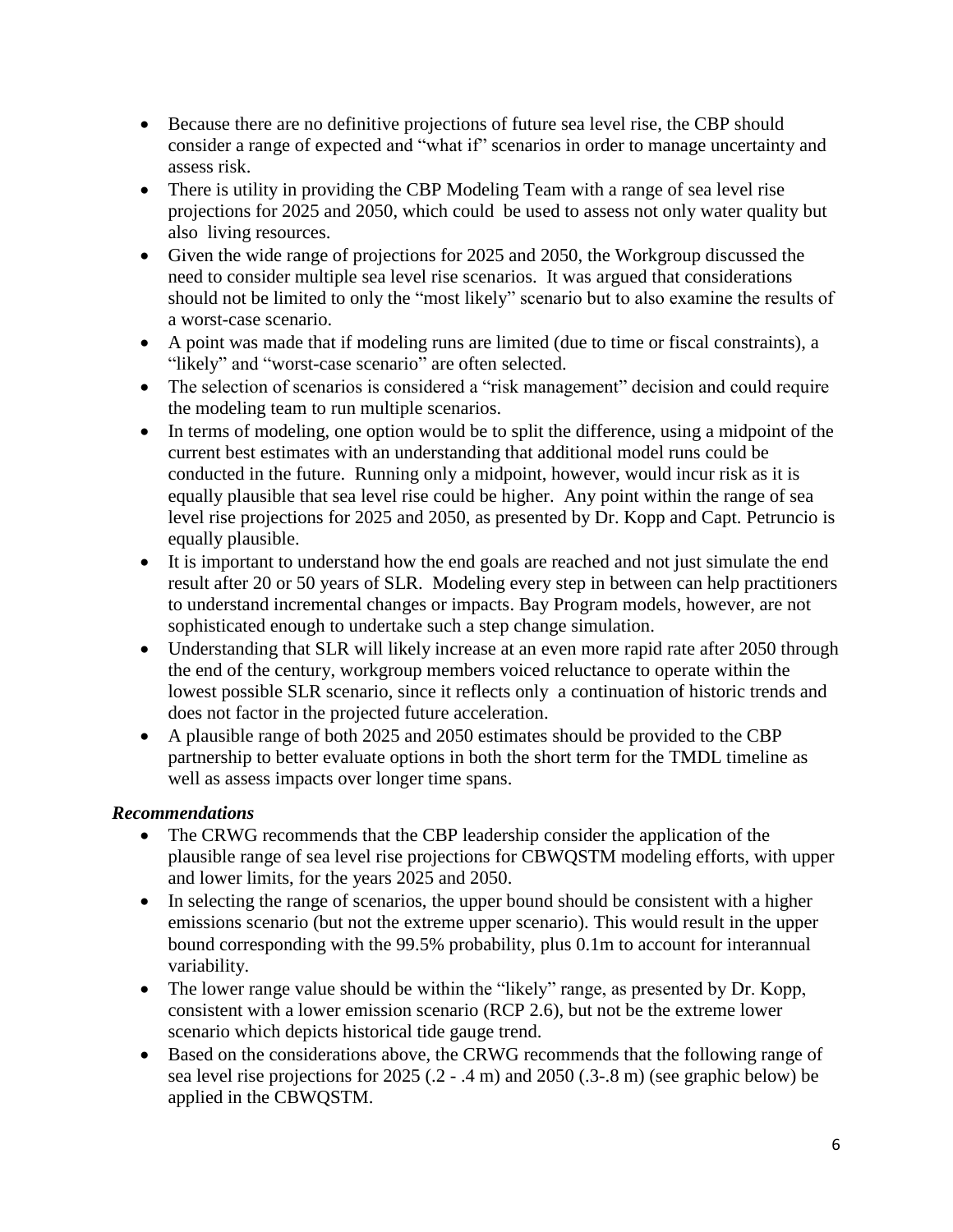Model runs using sea level rise projections of .2 and .4m for 2025 and .3 and .8 m for 2050 should be conducted to correspond with upper and lower sea level rise projection limits. The higher limit is within the 99.5% probability as recommended by Dr. Kopp and the high emission scenario (RCP 8.5) as presented in the CARSWG study. The lower limit is consistent with the low emission scenario, in accordance with the Paris Accord.



## *Assessing Loss of Tidal Marshes to Sea Level Rise in the Chesapeake Bay*

### *Background*

A component of the CBWQSTM modeling effort to support the Midpoint Assessment is an assessment of the effects of wetland loss on Chesapeake Bay water quality as both a source of organic matter and suspended solids to the water column and in terms of its retention of upland nutrients. Carl Cerco, USACE Engineering Research and Development Center, is the lead for this modeling effort. According to C. Cerco, to accomplish this assessment, there are three underlying information needs: 1) information on current wetland area and the nature of these wetlands; 2) projections of future wetland area and type; and 3) information on wetland functions, including what functions are being lost and the composition of eroded material from wetlands.

### *Discussion*

l

The CWRG was asked to provide guidance and feedback on item #2 as noted above; and more specifically, to evaluate and provide recommendations on methodologies to estimate loss of tidal marshes in 2025 and 2050 due to factors associated with sea level rise. The CRWG held two meetings focused on exploring methodologies and developing recommendations related to the information need for projections of future wetland area and type. To inform the CRWG discussions, the following technical presentations<sup>6</sup> were provided to the Workgroup:

<sup>&</sup>lt;sup>6</sup> To view presentations, click on embedded hyperlink and or visit: http://www.chesapeakebay.net/groups/group/climate\_change\_workgroup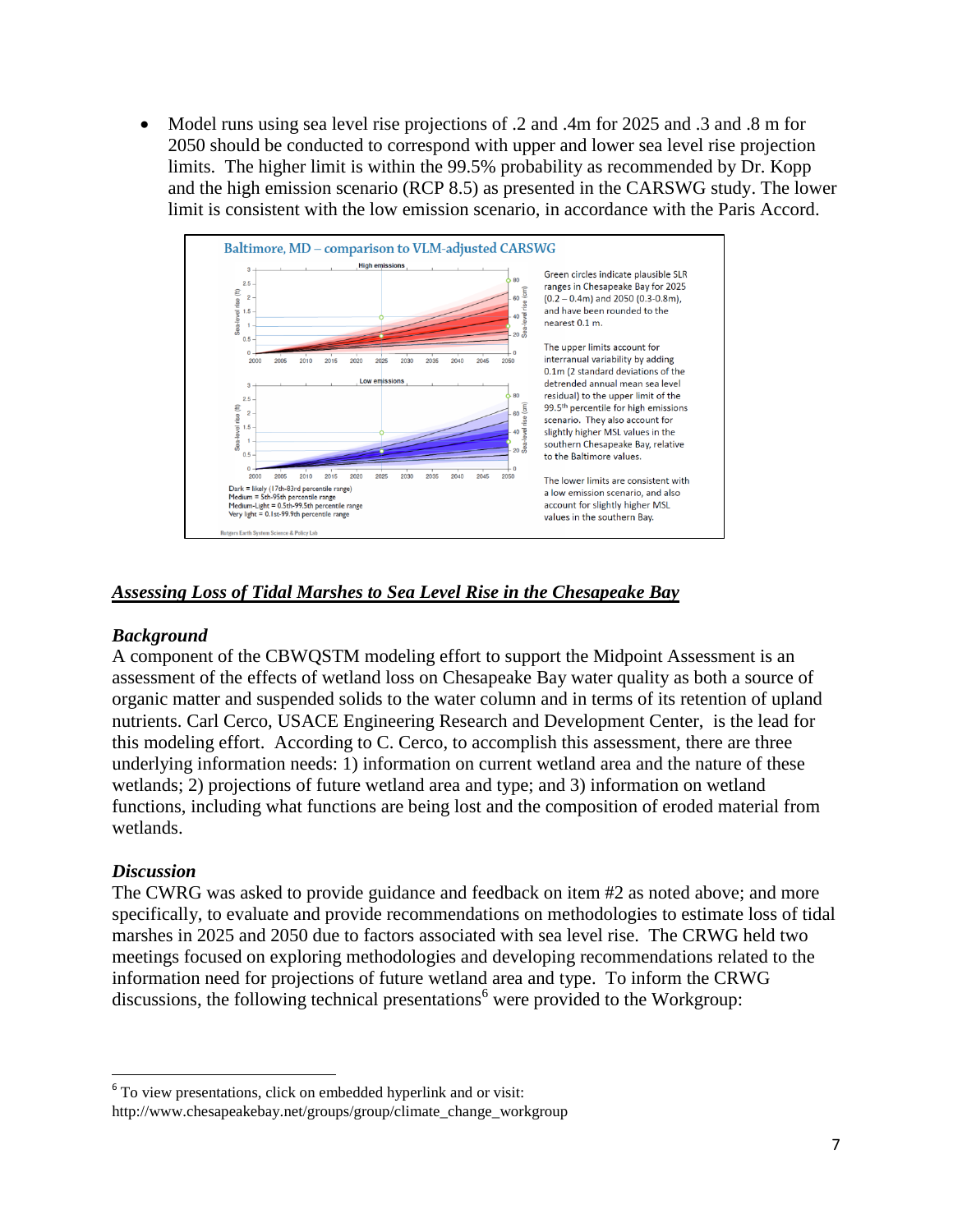- 2017 Midpoint Assessment Modeling Needs: Simulating Sea Level Rise, Tidal Marsh [Loss and Changes in Watershed Loads](http://www.chesapeakebay.net/channel_files/23786/cerco_052316.pdf) (Carl Cerco, USACE ERDC; Ping Wang, VIMS; Gopal Bhatt, Penn State and Lewis Linker, U.S. EPA Chesapeake Bay Program)
- The Chesapeake Bay Sentinel Site Cooperative: A regional collaborative network to monitor [sea level change impacts and build coastal resilience](http://www.chesapeakebay.net/channel_files/23786/s.wilkins_cbp_cwg_5-23.pdf) (Sarah Wilkins, CBSSC Coordinator)
- [Loss of Coastal Marshes to Sea Level Rise,](http://www.chesapeakebay.net/channel_files/23786/cc_workshop_may_2016-_marsh_change_mitchell.pdf) Molly Mitchell (VIMS Center for Coastal Resources Management)
- [Feedback Processes Governing Tidal Wetland Vulnerability to Sea Level Rise,](http://www.chesapeakebay.net/channel_files/23786/climate_resilience_working_group_(megonigal).pdf) J. Patrick Megonigal (Smithsonian Environmental Research Center)
- [Application of SLAMM to Estimate N removal services in tidal wetlands](http://www.chesapeakebay.net/channel_files/24077/harris_for_climate_resiliency.pdf) (Jennifer Bryan and Lora Harris, UMCES)
- NOAA Sea Level Rise Viewer Demo: Method for Mapping Wetland Conversion due to [SLR](http://www.chesapeakebay.net/channel_files/24077/noaa_sea_level_rise_viewer_demo_qs.pdf) (Quentin Stubbs, USGS/CBP)

Discussion points:

- Lora Harris and Jennifer Bryan's research demonstrated that different sea level rise scenarios influence estimates of nitrogen removal.
- Abrupt land elevation changes (e.g., shelfs or benches) and slope are two important geophysical factors to consider in assessing the potential for future wetland migration. The slope of the land behind today's marsh is a key factor in determining the potential intertidal land area available for landward migration of marshes. A bench will stop upward wetland migration until water levels overtop it and marsh grasses can recolonize the newly inundated land. These facts support the need for high resolution land elevation imagery to make projections of future marsh migration due to sea level rise.
- There are two available data products that could be used to establish a baseline of current wetland area in the Chesapeake Bay (USDOI's National Wetland Inventory (NWI) and NOAA's Coastal Change Analysis Program (CCAP)); and two readily available modeling tools/methodologies that can be used to assess future wetland change (gain/loss) due to sea level rise in the Chesapeake Bay.
- Marsh change modeling runs have been conducted in the Chesapeake by the National [Wildlife Foundation](https://www.nwf.org/pdf/Reports/FullSeaLevelRiseandCoastalHabitats_ChesapeakeRegion.pdf)  $(2008)^{x}$  and the [Maryland Department of Natural Resources](http://dnr2.maryland.gov/ccs/Documents/coastalland_conserv_md.pdf)  $(2012)^{x}$ using the Sea Level Affecting Marsh Model and by [NOAA's Office for Coastal](https://coast.noaa.gov/slr/)  Management using the Digital Coast [Sea Level Rise Marsh Impacts and Migration](https://coast.noaa.gov/slr/) Tool. xii
- NWF ran SLAMM v5 using a 30-meter Digital Elevation Model (DEM); Maryland DNR ran SLAMM v6.01 using a 10-meter DEM; and the NOAA Marsh Tool uses a 10-meter DEM. The NWF and Maryland DNR SLAMM modeling preselected sea level rise projections for 2025, 2050 and 2100. The NOAA tool, allows analysis of marsh loss to sea level rise in one-foot (1,2,3,4,5) foot increments.
- Many other marsh studies have been conducted in the Chesapeake Bay at more localized or smaller regional scales; however, these studies do not support immediate data need for a current acreage number and projection of future area under varying sea level rise scenarios.
- Although SLAMM data is available, there are limitations to using modeling outputs to project future marsh loss. SLAMM modeling does not take into account current shoreline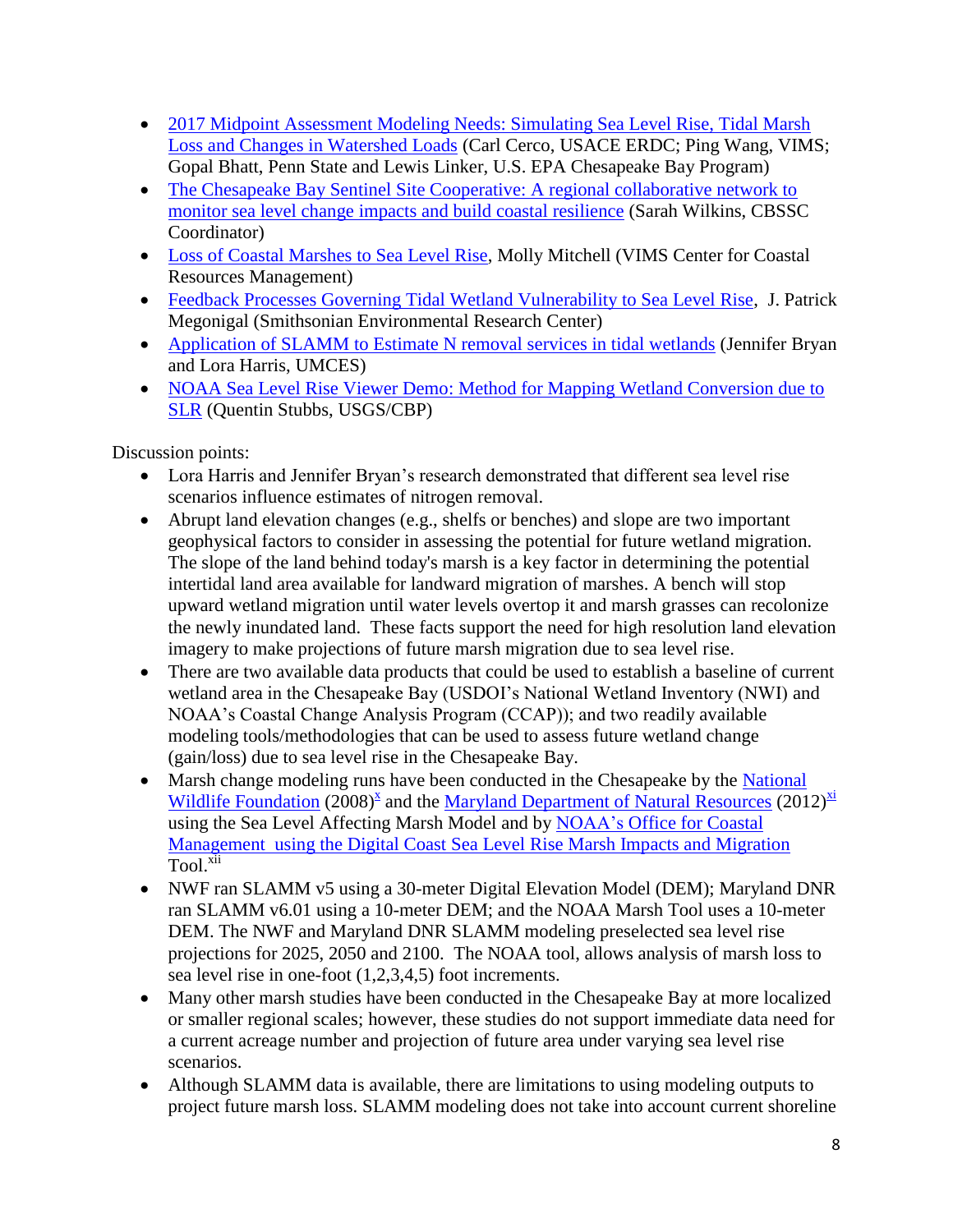"hardening" (seawalls) or future land use changes, which could impact a marsh's ability to migrate inland. In these cases, SLAMM could over estimate future marsh gain on the upland side.

- Recent published papers on wetland loss methodologies indicate that assessing loss/gain is a complicated process. For example, Matt Kirwan, VIMS, published a study in Nature Climate Change<sup>xiii</sup> that argues that models, such as SLAMM, substantially overestimate marsh loss due to sea-level rise compared to dynamic models that account for biophysical feedback processes. E. Lentz et. al $x^{x+y}$ , also in Nature Climate Change asserts that inundation models can over predict lands likely to submerge.
- Despite the limitations of these data sets and models, they represent the best available information at this time.

## *Recommendations*

- Use a multi-model approach, tied to the CRWG's recommended range of sea level rise projections for 2025 and 2050, to gain estimates of current wetland area and projected wetland loss/gain. Use these estimates to inform watershed loads in the CBWQSTM modeling effort.
- To estimate project wetland gain/loss, analyze data results available through the National [Wildlife Foundation, Sea Level Affecting Marsh Model v.5 of the Chesapeake](https://www.nwf.org/pdf/Reports/FullSeaLevelRiseandCoastalHabitats_ChesapeakeRegion.pdf) Bay (2008) and data available through [NOAA's Office for Coastal Management Sea Level Rise](https://coast.noaa.gov/slr/)  [Marsh Impacts and Migration](https://coast.noaa.gov/slr/) Tool.
- In interpreting the data available through these two products, assess whether the sea level rise projections used for the studies were consistent with the 2025 and 2050 SLR projections (as recommended by the CRWG); or, in the case of the NOAA Marsh Tool, whether data runs could be acquired for a different SLR scenario.
- The USGS/CBP GIS Team, which is working to compile the land use/land cover data set for the Midpoint Assessment, should work with the EPA/CBP Modeling Team to ensure there is consistency among the wetland classifications included in the marsh loss modeling outputs (NWF SLAMM (2008) and the NOAA Marsh Tool) to allow for side by side comparison of results.

## **Next Steps**

This document lays out the CRWG's recommendations related to sea level rise projections and tidal wetland loss assessments to inform the Midpoint Assessment modeling effort. Addendums to this document may be added in the future as additional CRWG recommendations related to climate data and information needs of the Midpoint Assessment are developed.

Looking beyond the Midpoint Assessment, the CRWG will work to stay abreast of and inform on emerging climate, sea level rise and wetland science and the application of this information to CBP assessments and decision-making processes. In particular, however, the CRWG should engage with partners, including academic and governmental scientists and cooperatives such as the Chesapeake Bay Sentinel Site Cooperative, to develop recommendations for new and/or refined methods and modeling techniques (e.g., [Chesapeake Atlantis](http://chesapeakebay.noaa.gov/ecosystem-modeling/chesapeake-atlantis-model) Model) to better assess current acreage estimates, projections of future marsh change and impacts on living resources.